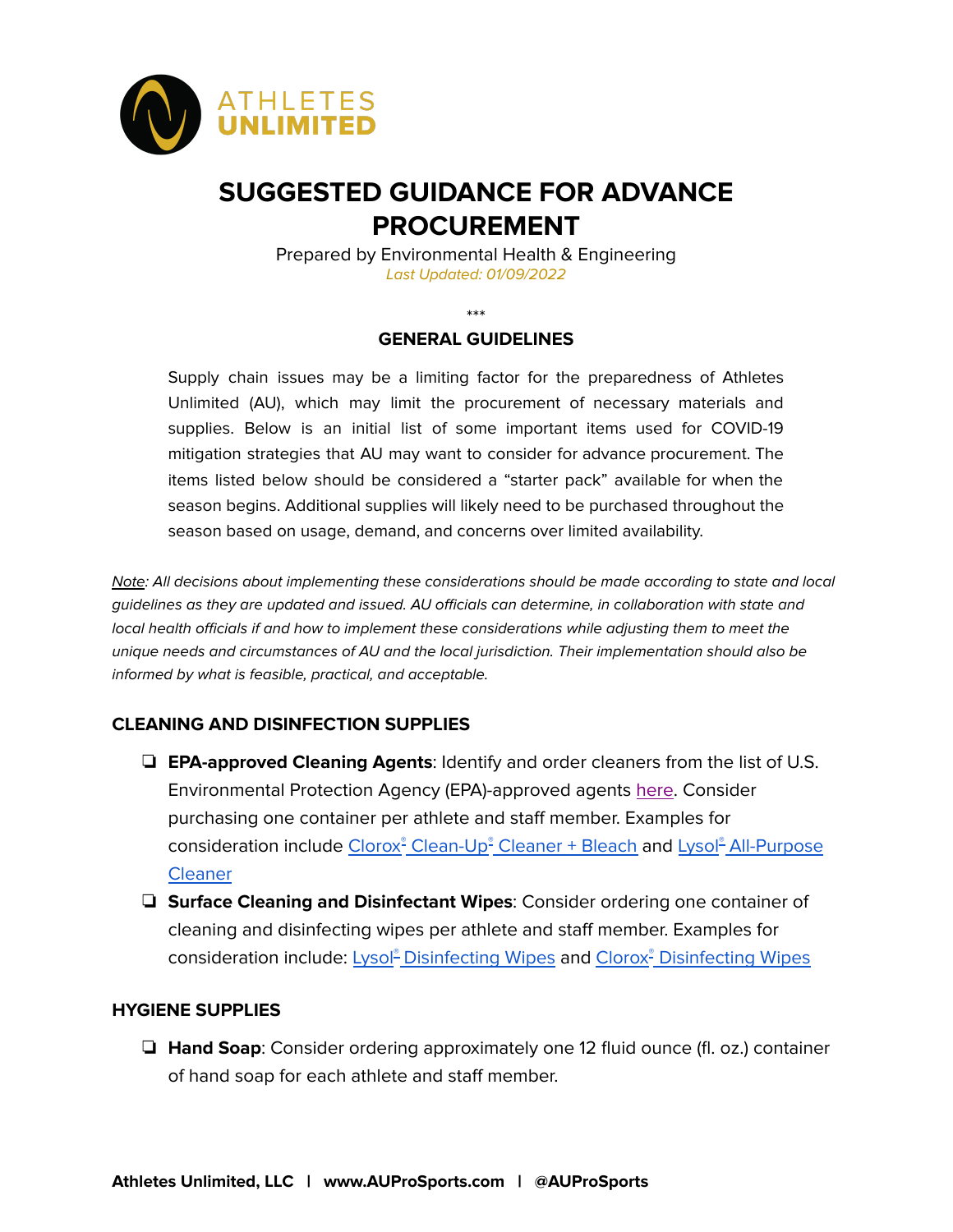- ❏ **Hand Sanitizer Supplies**: Consider ordering 24 fl. oz. per athlete and staff member. The hand sanitizer selected should contain at least 60% ethyl alcohol. □ Example: PURELL<sup>®</sup> [Advanced](https://www.gojo.com/en/Product/3659-12) Hand Sanitizer Gel
- ❏ **Paper Towels**: Consider ordering at least one roll of paper towels for each athlete and staff member to keep in their housing unit

### **HEALTH CARE SUPPLIES**

- ❏ **Thermometers**: Consider ordering one thermometer for each athlete and staff member so they can monitor their temperature readily.
- ❏ **Pulse oximeters**: Consider ordering 5 for use by ill athletes to monitor their blood oxygen saturation levels.

## **PERSONAL PROTECTIVE EQUIPMENT**

❏ **Masks**: high quality cloth (multi-layered), surgical masks, KN95s and/or N95s should be provided for all athletes and staff. Any medical staff must use N95 masks when interacting with athletes. If cloth masks are worn, they should be washed regularly, therefore multiple masks should be provided (approx. 5 per athlete). Surgical or KN95 masks should be single use for athletes and staff (a packet of 50 or 100 surgical masks could be provided for each athlete and staff).

#### \*\*\*

#### **PERSONAL PROTECTIVE EQUIPMENT (PPE) SUPPLIES**

This section shares guidance related to personal protective equipment (PPE).

#### **TERMINOLOGY AND DEFINITIONS**

- ❏ **Non-Medical Face Mask**: a device worn over a wearer's mouth and nose that creates a physical barrier between the mouth and nose of the wearer and potential contaminants in the immediate environment. Note that in general a face mask does not provide substantial filtering efficiency or protection to the wearer during inhalation but rather helps arrest droplet dispersion from the wearer when coughing, sneezing, talking, and breathing. Face masks are not considered PPE for protection from coronavirus.
	- ❏ Examples: KN95 masks, Cloth masks, surgical masks
- ❏ **N95 Respirator**: a disposable respirator, which when properly fitted, worn and maintained, can provide a wearer with a filtering efficiency, during inhalation, of at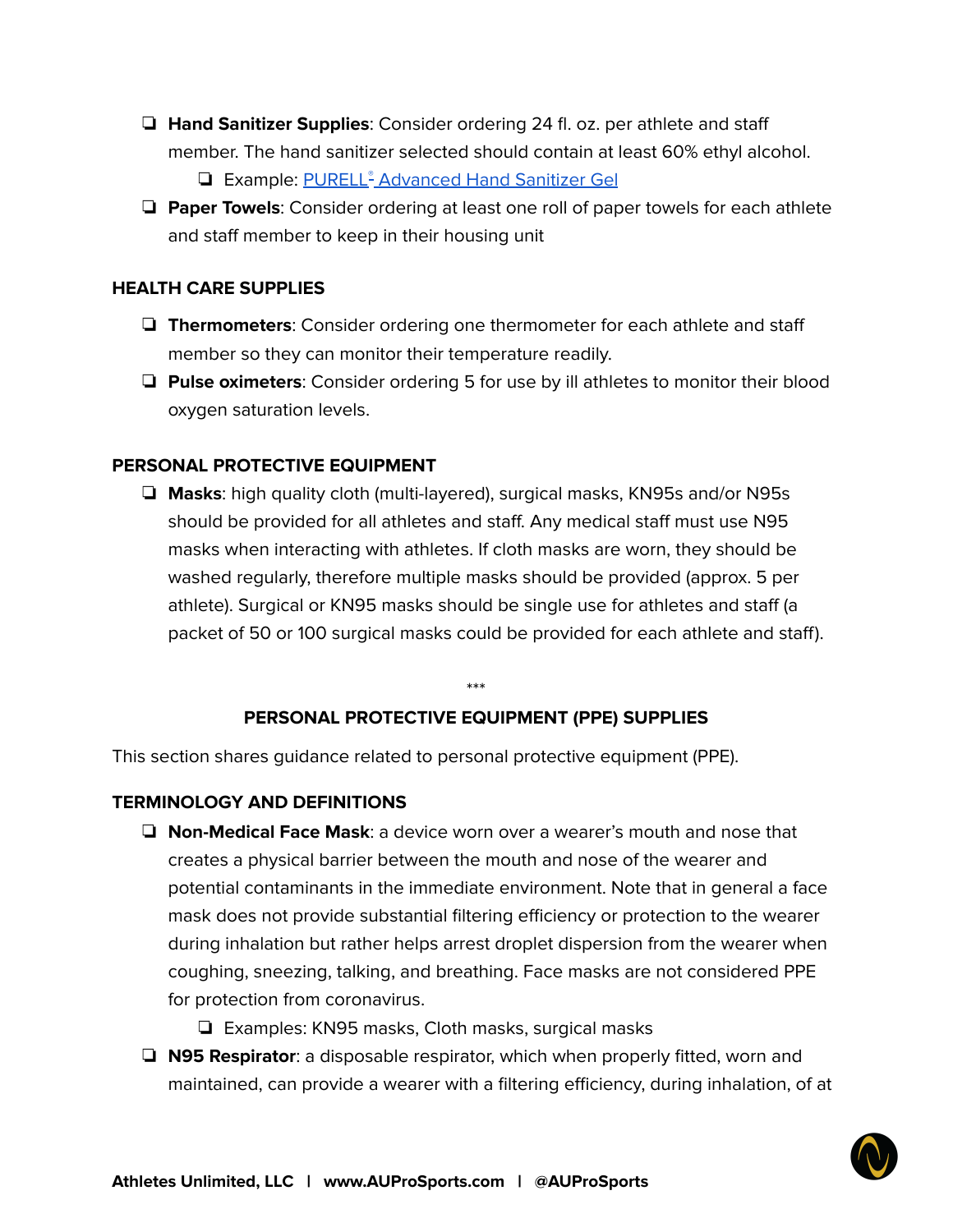least 95% of particulate matter (including virus-containing droplets from coughing, sneezing, talking, and breathing) in the surrounding environment. Dust masks, cloth masks, and surgical masks do not meet this definition.

- ❏ **Personal Protective Equipment (PPE)**: specific equipment worn to minimize exposure to hazards that may cause illness or injury.
- ❏ **Respirator**: a device worn over a wearer's mouth and nose, which when properly fitted, protects from inhalation of specific hazards (gases, vapors, and particulate matter).
	- ❏ Example: N95 respirators.
	- ❏ Note: all respirators are not designed to filter all hazards. Understanding the particular hazard(s) the respirator is designed to protect against is the responsibility of those that provide the respirators to wearers, as well as the wearer themselves.

\*\*\*

## **ADMINISTRATIVE**

#### **POLICY**

- ❏ Obtain and make available necessary PPE and high-quality masks for all AU employees, as warranted.
- ❏ Respirators (e.g., N95 respirators) require annual medical [clearance](https://www.osha.gov/video/respiratory_protection/medevaluations_transcript.html), training, an[d](https://www.osha.gov/laws-regs/regulations/standardnumber/1910/1910.134AppA) fit [testing](https://www.osha.gov/laws-regs/regulations/standardnumber/1910/1910.134AppA) per the U.S. Occupational Safety and Health Administration (OSHA).
- ❏ High quality face masks should be readily available for all AU athletes and staff members. They should be worn at all times in public areas and by athletes and staff whenever interacting with others.

#### **TRAINING**

- ❏ Ensure that all athletes and staff have been trained to correctly don (put on), doff (take off), maintain, and dispose of PPE and face masks relevant to their respective level of protection.
- ❏ Train athletes and staff on hand hygiene, respiratory hygiene, and physical distancing measures.
- ❏ Provide training on the different types of PPE that are needed for specific tasks and the reasons they are necessary; this will lead to more effective use and conservation of PPE.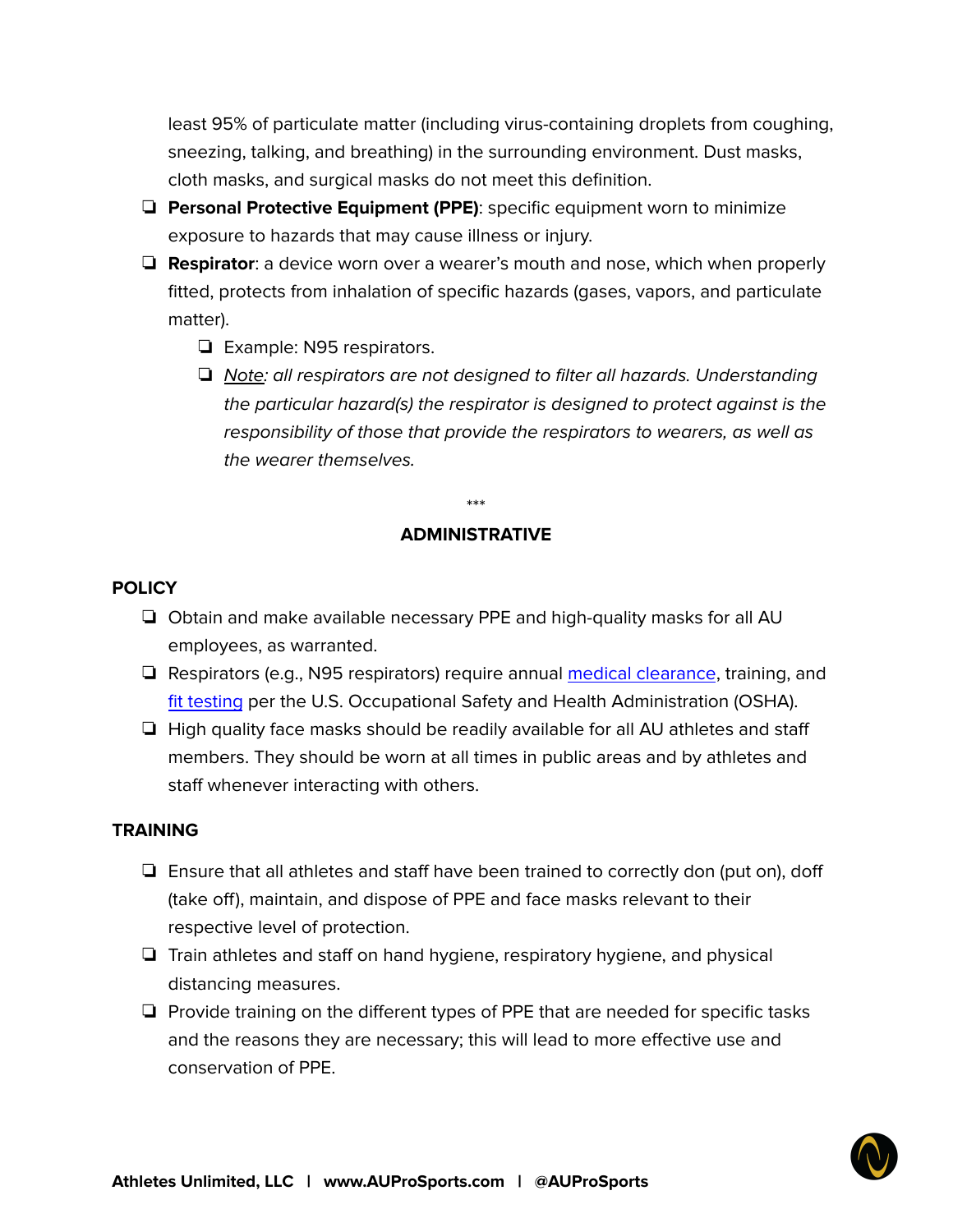## **SUPPLY**

- ❏ While shortages of PPE are anticipated during the COVID-19 pandemic, many materials and equipment that were previously in limited supply are now readily available.
- ❏ N95 respirator alternatives: Some studies have determined the filter efficiency of substitutes such as imported KN-95 respirators are not always comparable to the approved N95. This [blog](https://eheinc.com/blog/how-to-know-if-an-n95-respirator-is-real-or-counterfeit/) post can help guide individuals to avoid counterfeit products. Only in the absence of supply of N95 respirators should alternatives be considered. In some cases, using N95 and/or KN-95 respirator alternatives that approach 95% efficiency may be considered. If an insufficient supply of N95 respirators are found to exist, seek professional guidance as to appropriate alternatives.
- ❏ Reusing disposable PPE, including N95 respirators, gowns, and gloves, is not recommended.
- ❏ Face masks fashioned out of reusable material (e.g. cloth) should be laundered after each use.
- ❏ Monitor and record the inventory of PPE and anticipate the need to restock.
- ❏ Do not share face masks. Launder reusable face masks after use.

## **WHEN TO WEAR WHAT**

PPE needs for staff will vary based on their job tasks, their ability to maintain appropriate physical distancing, and their potential for contact with confirmed or suspected COVID-19 cases. It is important that specific use scenarios are considered as part of the 2022 Season plan to ensure an adequate supply of PPE is available.

- ❏ N95 respirators and face shields should be worn when AU staff anticipate contact with or are in close proximity to confirmed or suspected COVID-19 cases. Individuals with confirmed or suspected COVID-19 should also wear N95 respirators.
- ❏ High quality face masks (KN95s, surgical masks or high-quality cloth masks) should be worn at all other times.

#### **HOW TO USE PPE**

Procedures on donning (putting on) and doffing (taking off) PPE may vary depending on what pieces of equipment are to be used, in which settings, and for what purpose. Detailed training should be provided to staff in the use of respirators, face masks, gloves,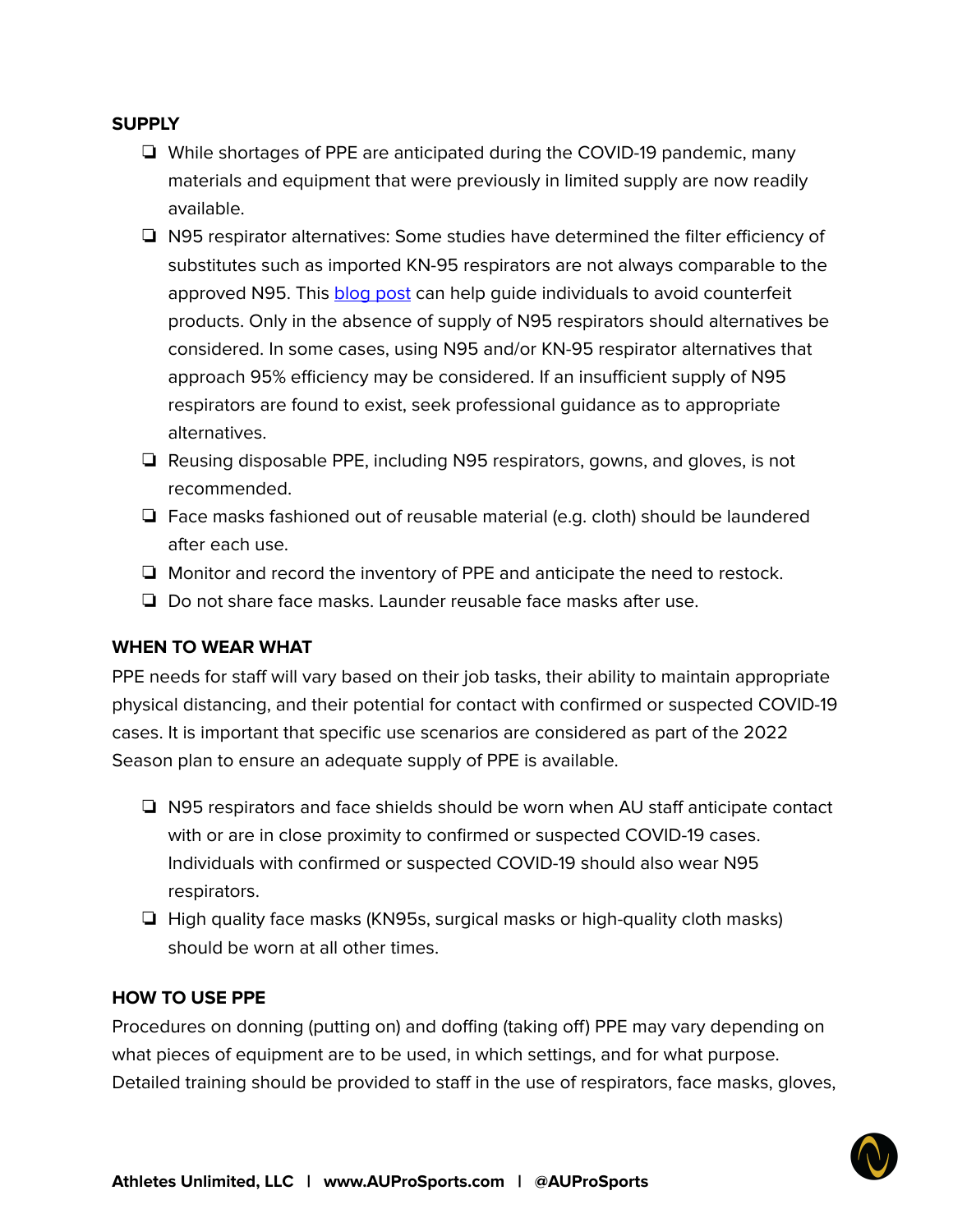eye protection, and disposable gowns. Below is a general procedure which may, or may not, be applicable in all scenarios. CDC provides numerous posters and [training](https://www.cdc.gov/coronavirus/2019-ncov/hcp/using-ppe.html) videos pertaining to PPE donning, doffing, and use.

AU partners with locally based medical teams for all league seasons. This medical team will handle a vast majority, if not all, potential contact with confirmed or suspected COVID-19 cases.

## **Instructions for Donning**

- 1. Gather the PPE to don and ensure each piece is the correct size.
- 2. Perform hand hygiene; wash hands using soap and water for at least 20 seconds or disinfect hands using alcohol-based hand sanitizer.
- 3. Don a disposable gown (if applicable) and tie all the ties.
- 4. Don respirator or face mask.
- 5. Respirator: The top strap should be placed on the crown of the head and the bottom strap should be placed at the base of the neck. If the respirator has a nosepiece, fit it to the nose with both hands. Perform a user seal check.
- 6. Face mask: Items vary; tie or place straps according to the manufacturer instructions.
- 7. Put on a face shield (if applicable).
- 8. Perform proper hand hygiene again.
- 9. Don gloves (if applicable).
	- ❏ Best practice:
		- ❏ Check for punctures or tears before using
		- ❏ Do not re-wear same gloves after you take them off
		- ❏ Immediately replace damaged gloves

## **Instructions for Doffing**

- 1. Remove gown by untying ties, holding it by the shoulders and pulling it down and away from the body and disposing it in a garbage can.
- 2. Remove gloves and ensure that doing so does not cause contamination of hands by using a safe removal technique (e.g., glove-in-glove, or bird beak).
- 3. Perform hand hygiene.
- 4. Remove the face shield by grasping the strap and pulling it up and away from the head. Do not touch the front of the face shield.